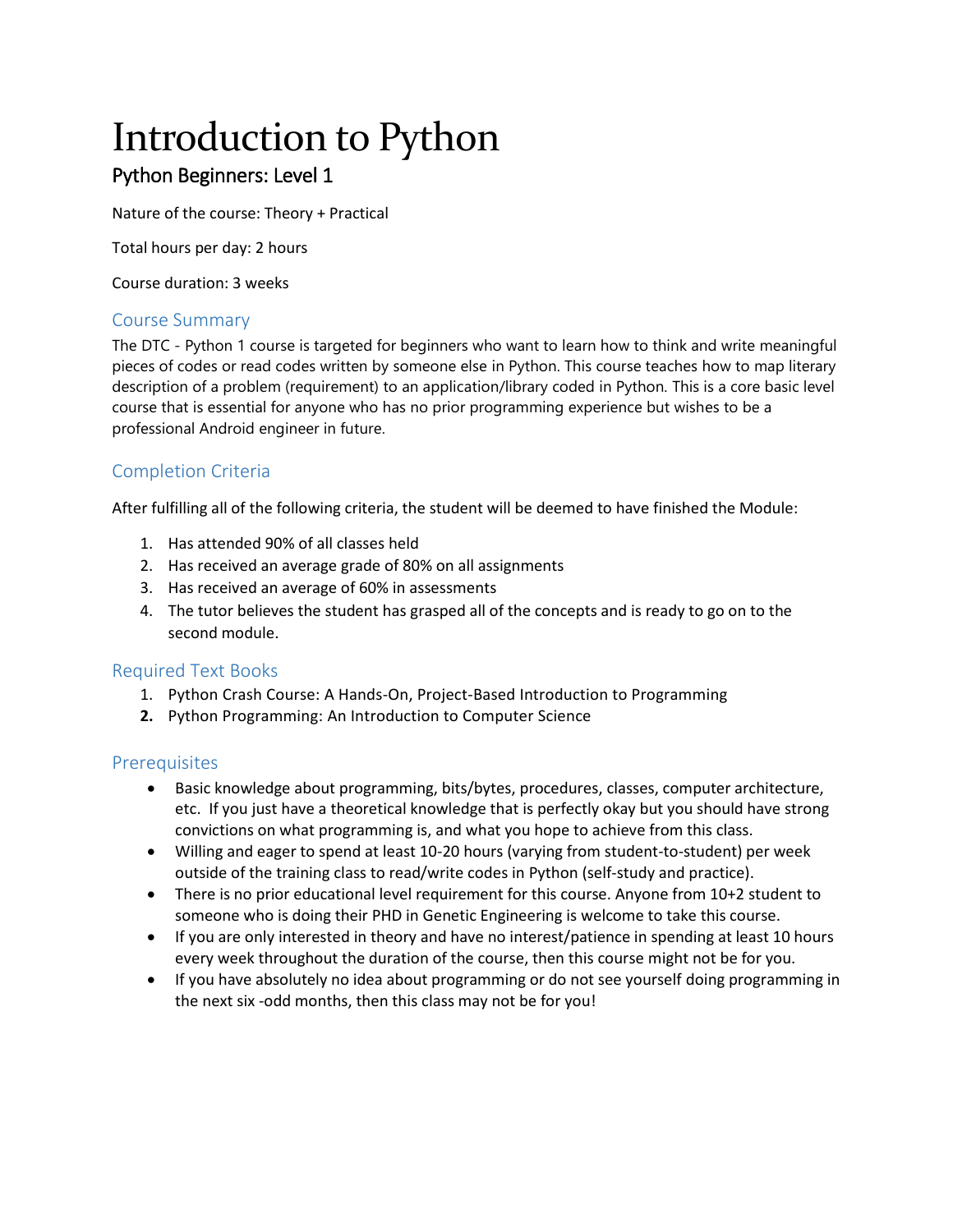## Course Details

#### WEEK<sub>1</sub>

# **OVERVIEW OF PYTHON LANGUAGE**

- Introduction
- H/w and s/w requirements
- Installation of python
- Using interpreter

## **CORE DATA STRUCTURES**

- String, variables
- Tuples
- List
- Dictionary
- Operation on data structures
- Slicing

# **CONSTANT, VARIABLES AND DATA TYPES**

Primitives and non-primitives variables

## WEEK 2

#### **DECISION AND BRANCHING**

IF, ELSE, SWITCH, BREAK, CONTINUE

## **LOOPING**

FOR, WHILE, DO-WHILE

#### **FUNCTIONS**

- Building modules
- Functions
- Function types
- Lambdas
- Map/filter
- Comprehension
- For, while, do-while

#### WEEK 3

#### **EXCEPTION HANDLING**

- Introduction
- Handling exceptions
- Raising exception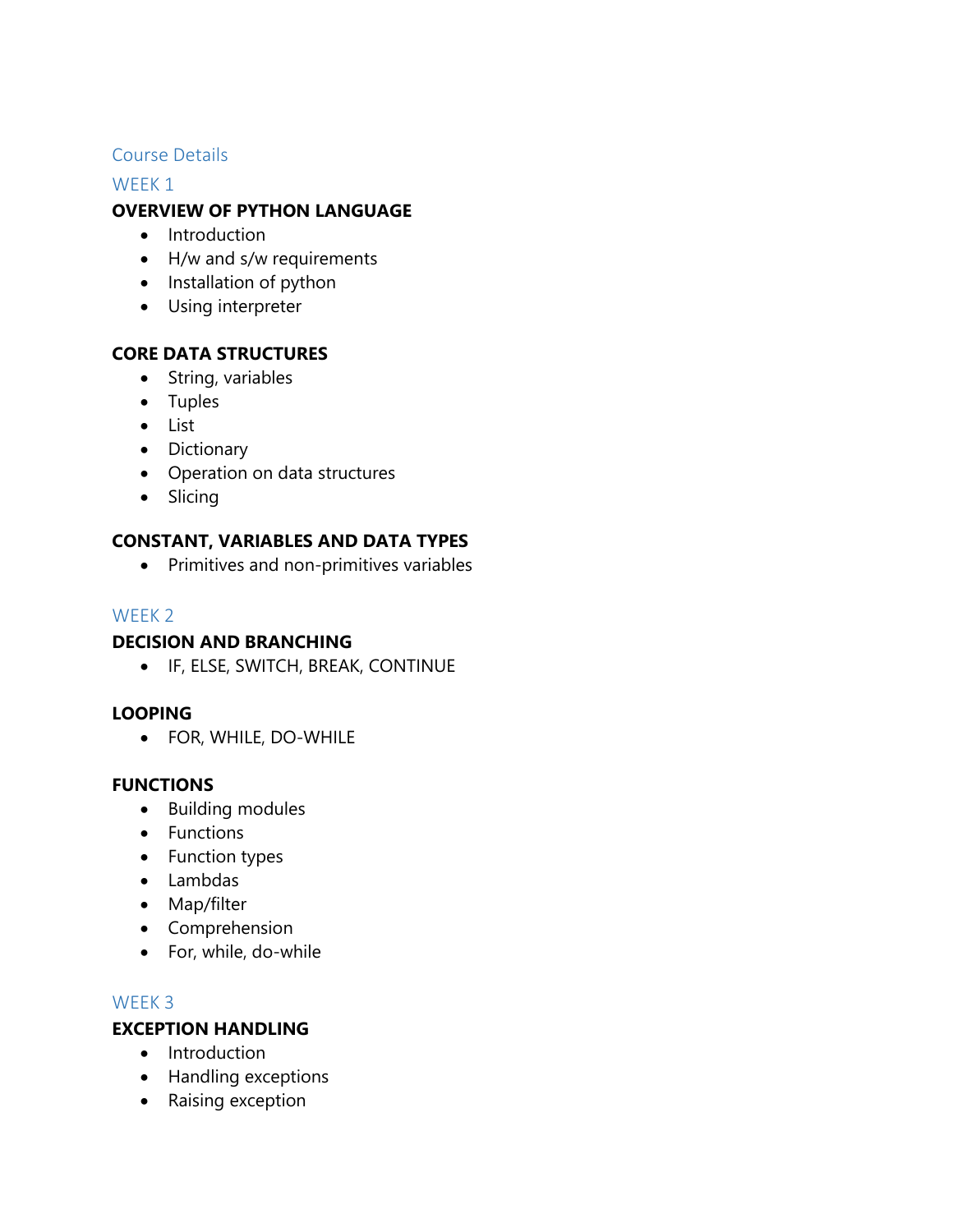- Catching exceptions
- Chaining exceptions

## **OOPS**

- Introduction to class/objects
- Writing a class
- Inheritance
- Polymorphism
- **•** Encapsulation
- Operator overloading
- Working with database

# **LABS**

Lab assignments will focus on the practice and mastery of contents covered in the lectures; and introduce critical and fundamental problem-solving techniques to the students.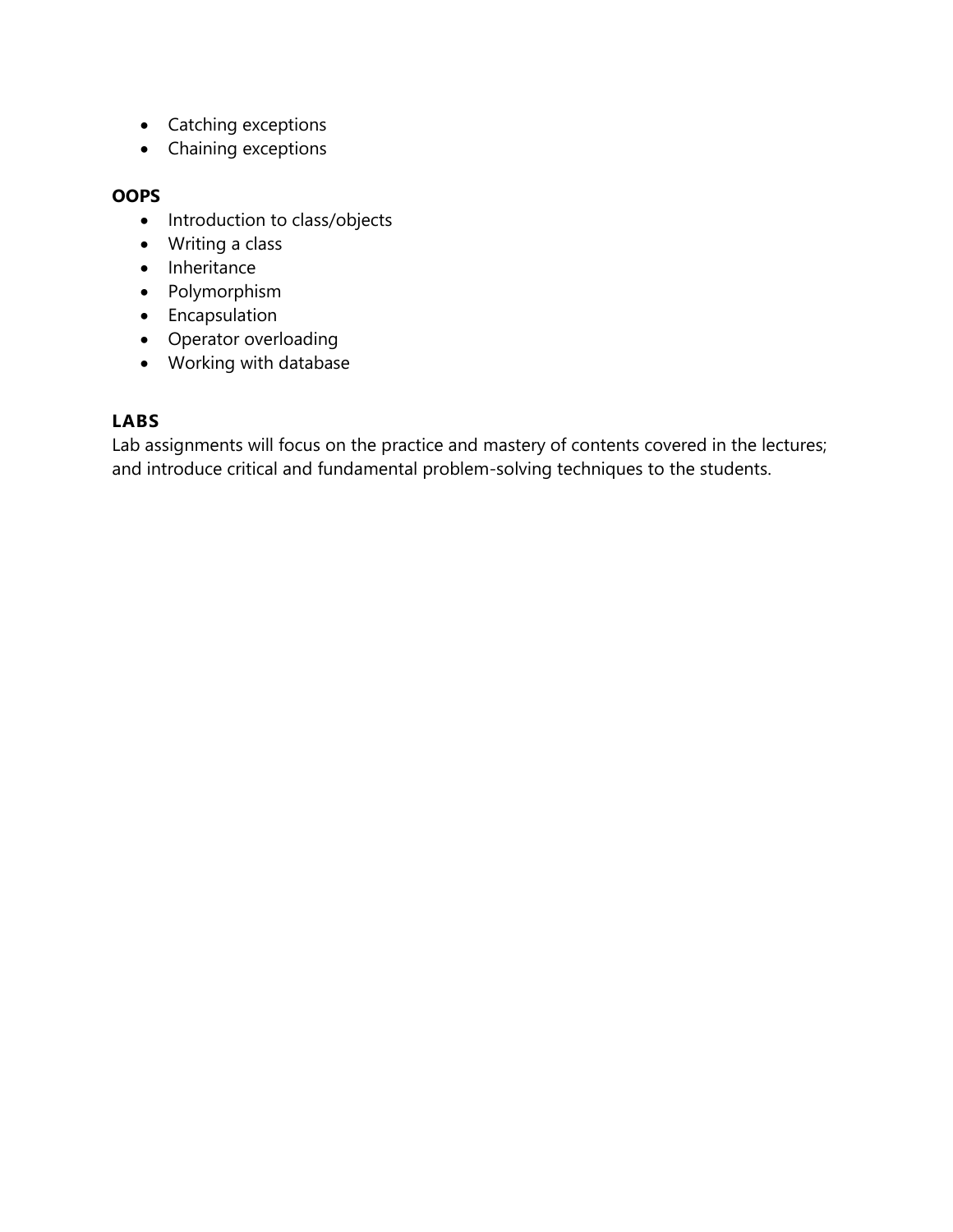# Intermediate Python: Level 2

Nature of the course: Theory + Practical

Total hours per day: 2 hours

Course duration: 4 weeks

#### Course Summary

The DTC – Python – Level 2 course is designed for students who have some prior hands-on programming experience with the Python programming language at a beginning level. This course is ideal for people who have previously programmed in another programming language (e.g., Java, Obj-C, PHP, C, C++, etc.) and wish to learn Python. This course is designed for high school and university students who want to do Python coursework, including those who have worked in the media industry since graduation or are working as a professional freelance PHP developer.

# Completion Criteria

After fulfilling all of the following criteria, the student will be deemed to have finished the Module:

- 1. Has attended 90% of all classes held
- 2. Has received an average grade of 80% on all assignments
- 3. Has received an average of 60% in assessments
- 4. The tutor believes the student has grasped all of the concepts and is ready to go on to the second module.

#### Required Text Books

- 1. Python Crash Course: A Hands-On, Project-Based Introduction to Programming
- 2. Python Programming: An Introduction to Computer Science

#### **Prerequisites**

- Successfully complete the entrance test with score of at least 40% (for trainees directly applying to this level).
- Successfully complete the DWIT Training Python Level 1 course (not applicable to trainees directly applying to this level).
- Successfully complete the interview.
- Willing and eager to spend at least 10-20 hours (varying from student-to-student) per week outside of the training class to read/write codes in Python (self-study and practice).

## Course Details

#### WEEK 1

## **WEB APPLICATION BASICS**

- How the web works
- Overview of Django
- Django philosophies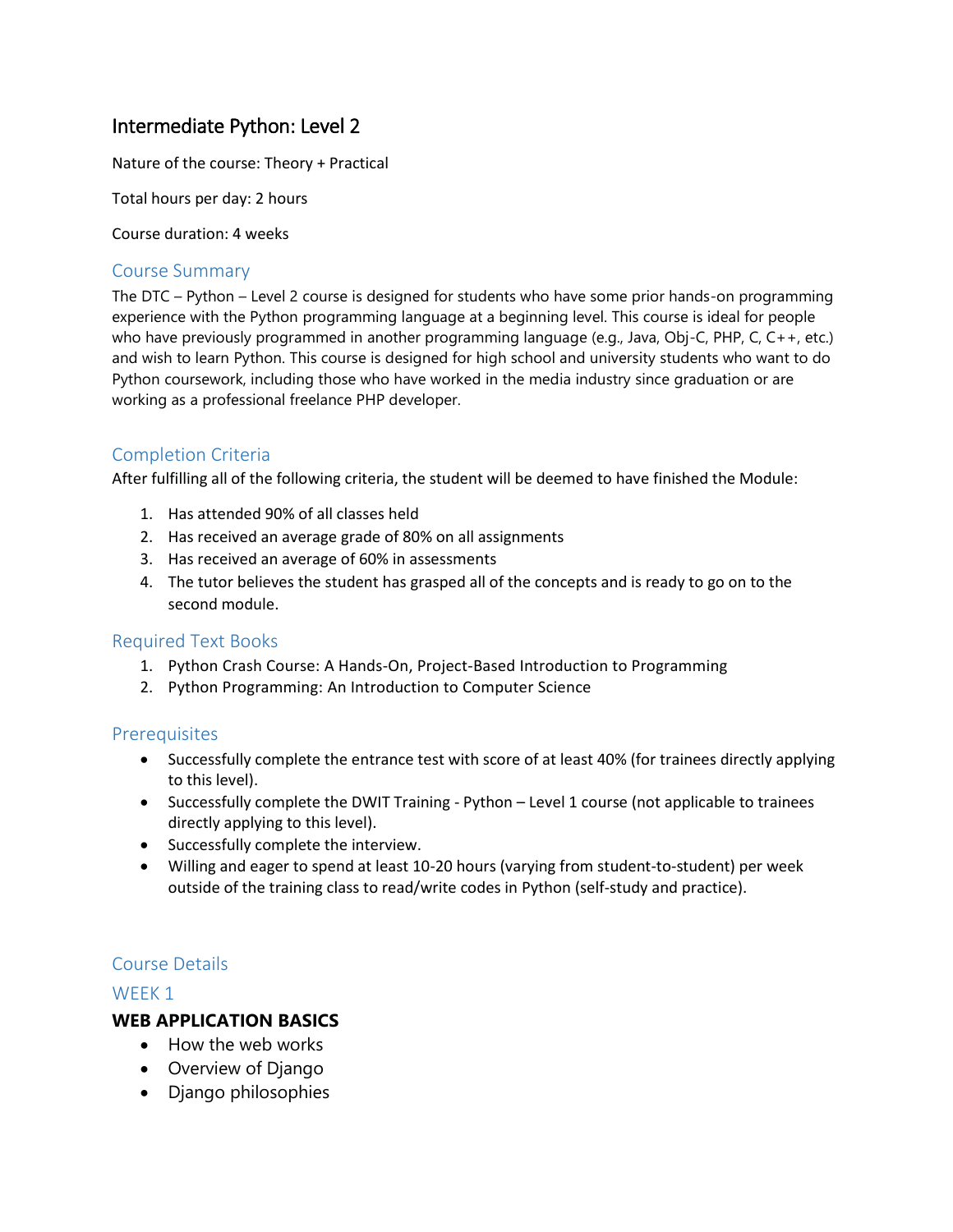What we are going to build

# **GETTING STARTED**

- Introduction of projects and apps
- Creating a basic simple web application
- Introduction to Django admin and how to use it
- How to use applications

# WFFK<sub>2</sub>

## **VIEWS AND TEMPLATES**

- Introduction to views and templates
- How views and templates work
- Introduction to bootstrap
- Bootstrap for basic ui design
- Introduction to Django forms and how to use it

# WEEK 3

# **MODELS**

- Introduction to models
- How models work
- Using databases
- Making queries
- Database relationships
- Sessions

# WEEK 4

## **RESTFUL API**

- Introduction to rest api
- Rest api application
- Creating rest api for application
- Using rest api in ui

## **EXTRAS**

**CONCLUSION AND DISCUSSIONS ON THE SUBJECT** 

## **LABS**

Lab assignments will focus on the practice and mastery of contents covered in the lectures; and introduce critical and fundamental problem-solving techniques to the students.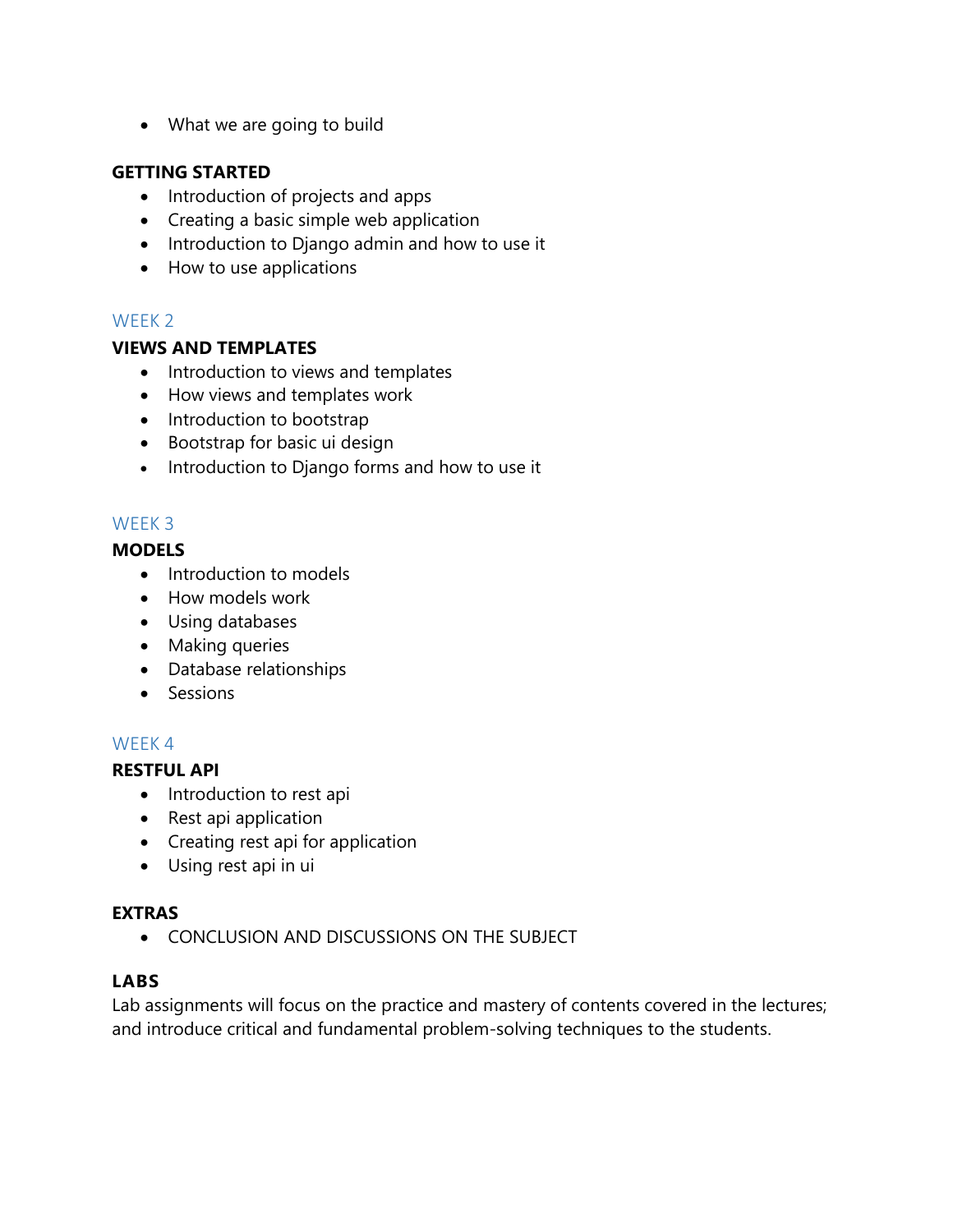# Advanced Python: Level 3

Nature of the course: Theory + Practical

Total hours per day: 2 hours

Course duration: 4 weeks

#### Course Summary

This course expands on the DTC – Python – Level 2 foundation and offers advanced subjects to equip learners for a career as an Android software engineer.

# Completion Criteria

After fulfilling all of the following criteria, the student will be deemed to have finished the Module:

- 1. Has attended 90% of all classes held
- 2. Has received an average grade of 80% on all assignments
- 3. Has received an average of 60% in assessments
- 4. The tutor believes the student has grasped all of the concepts and is ready to go on to the second module.

#### Required Text Books

- 1. Fluent Python: Clear, Concise, and Effective Programming
- 2. [Programming Python: Powerful Object-Oriented Programming](http://geni.us/YWSzZ)

#### **Prerequisites**

- Successfully completed the DWIT Training Python Level 2 or obtained at least 40% score on the entrance exam.
- The latter case applies for new students that are directly attempting this training.
- Successfully complete the interview.
- Willing and eager to spend at least 10-20 hours (varying from student-to-student) per week outside of the training class to read/write codes in Python (self-study and practice).
- Please note that this is a lab intensive course where the students will be expected to work on lab exercises for approximately half the duration of the session.

#### Course Details

#### WEEK 1

## **INTRODUCTION TO PYTHON FOR DATA SCIENCE**

- Python Basics
- Different data types

#### **PYTHON LISTS**

- Store many different data points under a single name
- Create, subset and manipulate
- Lists in all sorts of ways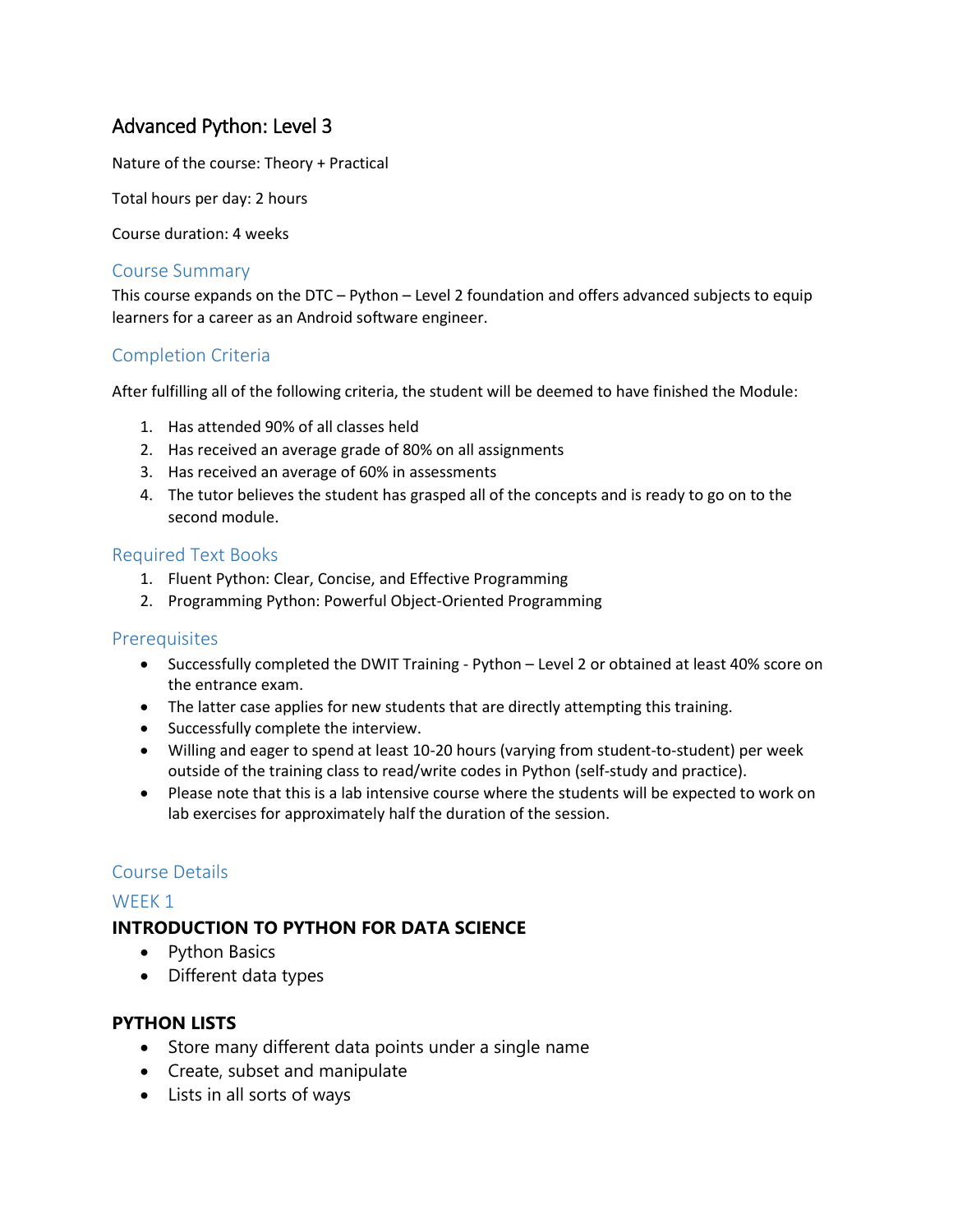## **FUNCTIONS AND PACKAGES**

- Importing Python packages
- Calling functions
- Numpy
- Write superfast code with Numerical Python
- Create different types of visualizations A package to efficiently store
- Calculations with huge amounts of data

# WFFK<sub>2</sub>

# **MATPLOTLIB**

- Create different types of visualizations
- Learn how to build Complex and customized plots based on real data.

## **CONTROL FLOW AND PANDAS**

- Write conditional constructs to tweak the execution of scripts
- The Pandas Data Frame
- The key data structure for Data Science in Python

## **PYTHON FOR DATA SCIENCE (ADVANCE COURSE)**

- Getting Started with Data Science
- Data Science: Generating value from Data
- The Data Science Process
- Week Assignment

#### WEEK 3

## **BACKGROUND IN PYTHON AND UNIX**

- Key Data Structures
- Week Assignment

## **JUPYTER NOTEBOOKS AND NUMPY**

- Jupyter Notebooks
- Numpy Advance tutorial practice
- Satellite Image Application in numpy
- Week Assignment

## **PANDAS**

- Working with pantaa
- Week Assignment

#### WEEK 4

## **DATA VISUALIZATION**